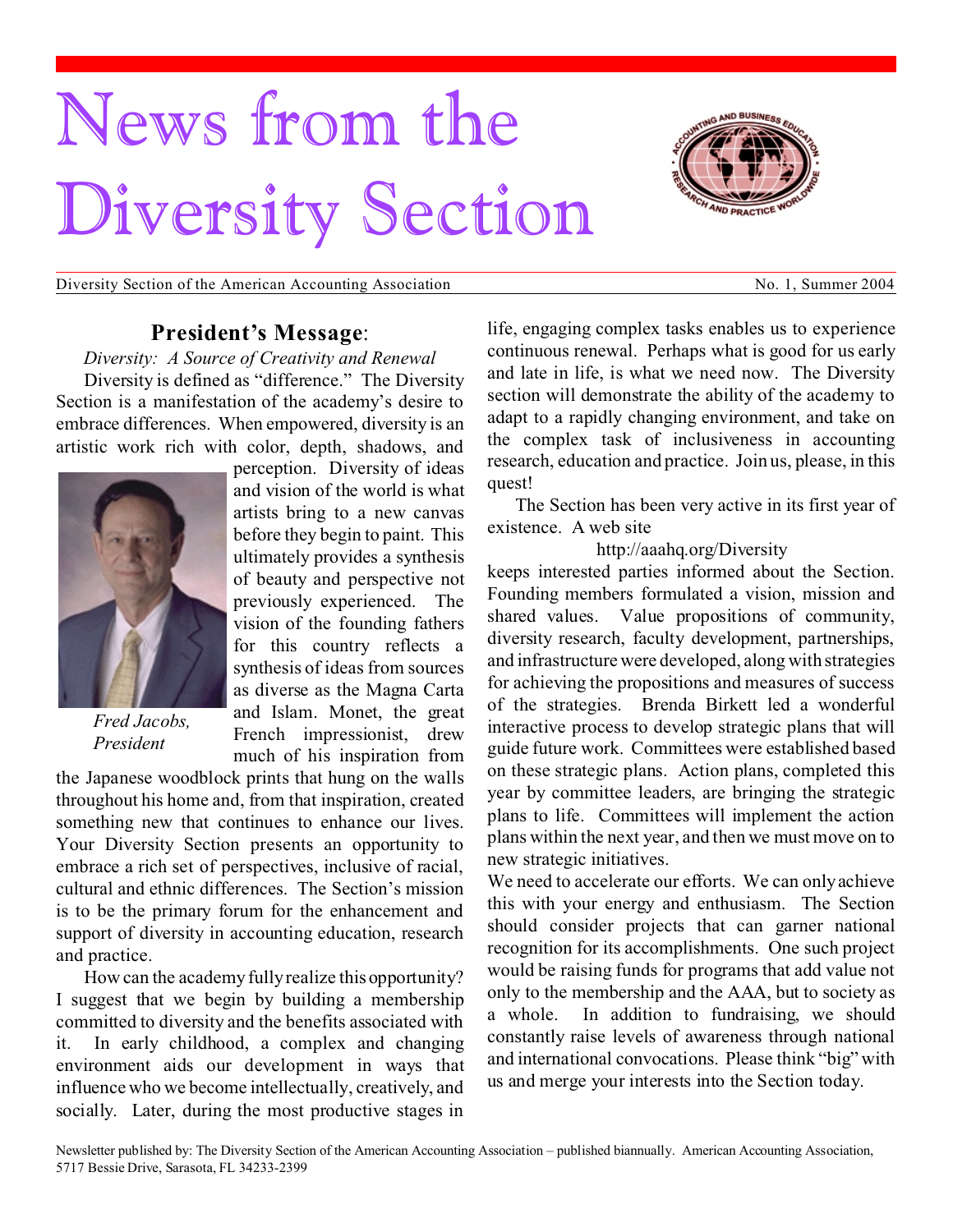# **Announcements**

• The Newsletter Committee is preparing the Section's Spring Issue. If you would like to contribute ideas or articles for the upcoming Newsletter, please contact Dr. Ola Smith, Newsletter Committee Chairperson at ola.smith@wmich.edu. The Newsletter will focus on an array of topics, including promotion and tenure and ongoing research projects of the Section.

• The Association held its Spring Executive Council Meeting in Sarasota, Florida, on March 6th. The Diversity Section representatives were Harold Little, Research Committee Chairperson (Western Kentucky University) and Ida Robinson-Backmon, Section Vice-Chairperson (University of Baltimore). Congratulations to Dr. Robinson-Backmon who was elected, by the Council, to the 2005 AAA Nominations Committee.

• The Mentoring Committee has posted "Tips and Questions for Multi-Cultural Mentoring" to our webpage. Click on:

http://aaahq.org/Diversity/mentoring\_tips.htm to view pointers on how to mentor in a multi-cultural environment.

• REMINDER! Continue to refer new members to the Section. Use the special Diversity Section membership form at:

http://aaahq.org/Diversity/ DiversityCard.pdf

• Section's Mission: "To be the primary forum for the enhancement and support of diversity in accounting education, research and practice."

# **Orlando – AAA Annual Meeting**

We have been allocated two sessions, one panel session and one paper session. Additionally, one paper was accepted for Forum. They are as follows:

*Panel Session*: Minority Recruiting in the Profession: Closing The Expectations Gap – Title: The Accounting Career Awareness Program (ACAP): A Proven Means of Attracting Talented Minority Students into Your Accounting Program, by Kevin James, Middle Tennessee State University.

*Paper Session*: Utilizing Diversity in Research to Improve Pedagogy and Reporting:

• "The effect of related financial indicators on investor evaluation of alliances," by Alireza Daneshfar, University of New Haven.

• "Using action research to promote increased learning for educationally disadvantaged students: a critical accounting intervention." Submitted by: C. Richard Baker, University of Massachusetts Dartmouth.

• "An investigation of the non-traditional student:

success in an upper-division undergraduate accounting course-predictors and outcomes assessment," by Susan A. Lynn, University of Baltimore. *Forum*

• "Multicultural mentoring survey," by Dawn Hukai, University of Wisconsin–River Falls.

# **ABO Section Meeting**

Representatives from the Diversity Section participated in the annual AAA Accounting Behavior Organizations Section Meeting, October 17, 2003. Cheryl Allen (Morehouse College), Kelly Richmond (NC University at Greensboro), Ida Robinson-Backmon (University of Baltimore), and Cynthia Jackson (Northeastern University) discussed current and future diversity-based behavioral research at one of the Meeting's concurrent panel sessions.

The panel members presented their ideas about researchable questions dealing with recruitment and retention issues that focus on students, faculty and professionals of all categories of under-represented groups. The panel made the following suggestions for research.

• Investigating experiences of subset groups rather than just women and minorities.

• Examining minorities and women in the private sector.

• Evaluating organizational culture issues as they relate to diversity and inclusion.

In addition, the panel suggested using the statistical method of path analysis to investigate relationships among diversity variables and outcomes. It also provided a list of journals that have expressed an interest in publishing diversity-based behavioral research. The panel closed its presentation by stating that results of diversity-based behavioral research have value and that scholarly recognition of this area of research has the potential to make significant contribution to the body of Accounting research.

The session closed with a brainstorming session aimed at developing research topics to be pursued during the next year and presented at the next annual Meeting.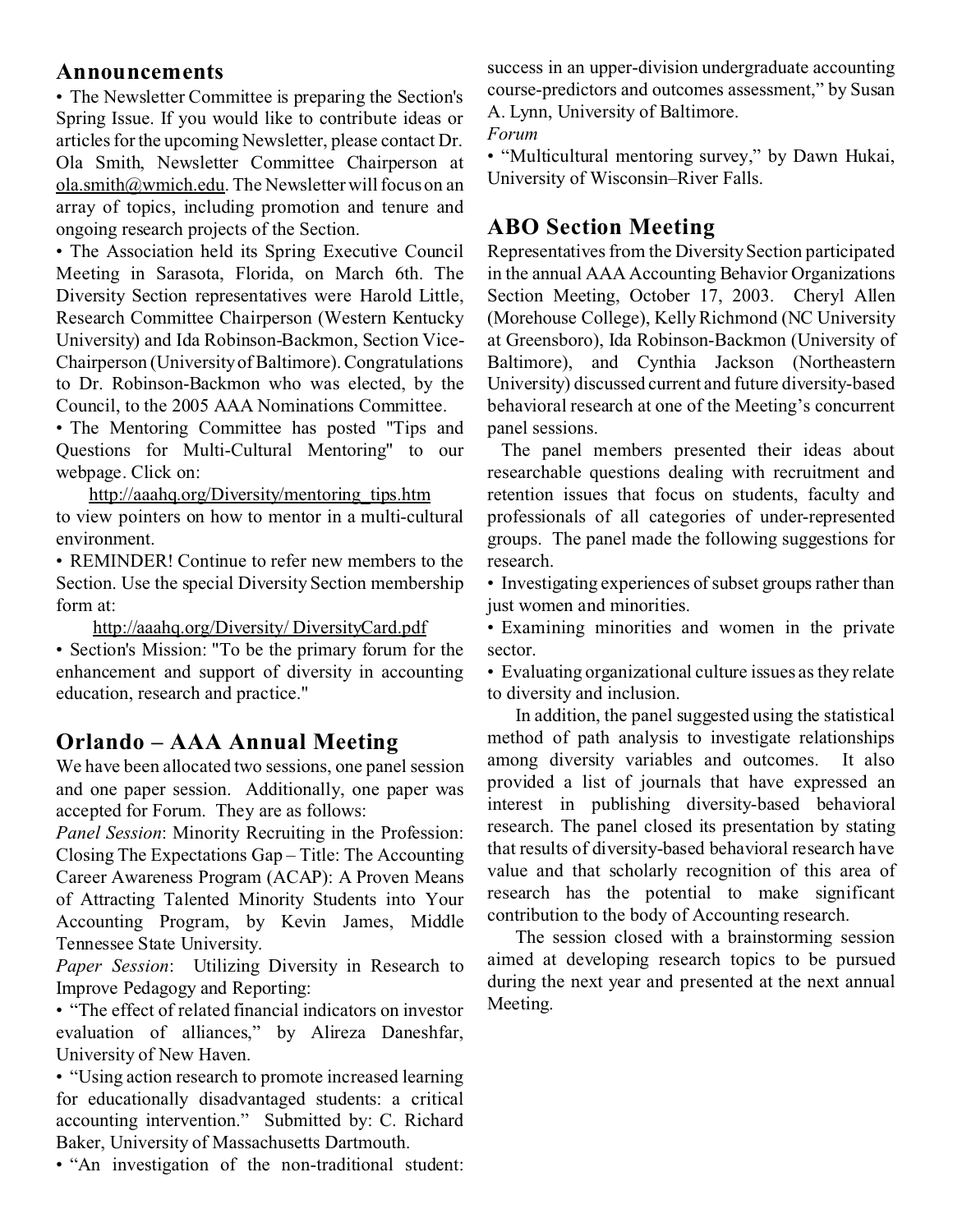# **The Continuum of an Era: Programs of The Minority Initiatives Committee**

*An autobiographical perspective on the AICPA- MIC programs*

# The Appointment

Three years ago I was honored to accept an appointment to the Minority Initiatives Committee of the AICPA. The honor was immense because a person whom I admired and respected for many years, Brenda Birkett



of Southern University, recommended me for the assignment. The honor was further deepened by my own experiences.

*Cheryl L. Allen*

I was 12 years old when the AICPA Council recognized that minorities were not being attracted to or employed by the accounting

profession in proportion equal to their representation in society. In response to this challenge, the Minority Initiatives Committee (MIC) was formed to launch a national program to better integrate minorities into the accounting profession. At that time I had never met a CPA, nor did I know what CPA stood for. During the succeeding five year period, my exposure was changed.

During my junior year of high school, I studied bookkeeping. Over the course of the semester, my teacher, Mrs. Green, invited a CPA to speak to our class about careers in accounting. Two things about the speaker impressed me. First, the speaker was a female. Second, she casually mentioned that there were very few women in the profession. I immediately thought to myself, "that means there are even fewer black women in the profession." So, in one swooping class session I met a CPA, learned what CPA stood for, and more importantly, made the decision to become a CPA.

Recently, while visiting a relative in the hospital, I learned that Mrs. Green was in the room next door. Imagine Mrs. Green's elation when she learned that I was a CPA and had earned a Ph.D. in accounting. I reveled in the opportunity to remind her that she is provided the catalyst that set me on the path to a career in accounting.

## The Structure of the MIC

The 14 member MIC is comprised of representatives from academe, government, industry, leading accounting firms, and minority-owned accounting firms. Five taskforce committees are charged with carrying out the mission of the MIC: to integrate minorities into the accounting profession to become CPAs and enhance their upward mobility:

1. The *Academic Support and Outreach Taskforce Committee* provides financial incentive awards to outstanding high school graduate and undergraduate minority students to encourage their entry into the profession and passing the CPA exam. Additionally, the task force seeks to form alliances with several colleges and universities that have large minority accounting and business student enrollments, and visit several schools at one host school location to provide AICPA presentations and updates ("cluster school" approach). Committee members often speak before faculty and students to promote visibility and establish mentoring relationships with scholarship recipients through alliances with public accounting firms.

2. The *Awareness and Professional Advancement Taskforce Committee* works in conjunction with AICPA promotional campaigns while recognizing that unique approaches must be developed to address the needs of ethnic minorities. Specific campaigns include: (a) The "Be a Star in Business" ad campaign, (b) Press Releases and/or College Advertisements, (c) Web Site Testimonials, and (d) Organizational Collaborations.

3. The *Faculty Development Taskforce Committee* develops programs specifically related to the development of minority accounting faculty. A longstanding function of committee has been to provide financial assistance to qualified minority Ph.D. faculty who are pursuing terminal degrees in Accounting. Other committee programs focus on and address issues surrounding promotion and tenure as well as continuing professional education for minority faculty members.

4. The *Leadership Development Taskforce Committee* conducts a two and a half day invitational workshop for undergraduate and graduate scholarship recipients and selected leaders of organization alliances. The workshop is designed to strengthen critical business skills including leadership, team building, presentation and communication skills. Students are exposed to CPA role models. The aim is to expand their knowledge of diverse careers in business and accounting, especially for CPAs.

5. The *Residency Taskforce Committee* provides seed funding for summer residency programs (held on a college campus) that acclimate high school students to the college experience and expose them to careers in accounting and business.

MIC members from the academic community are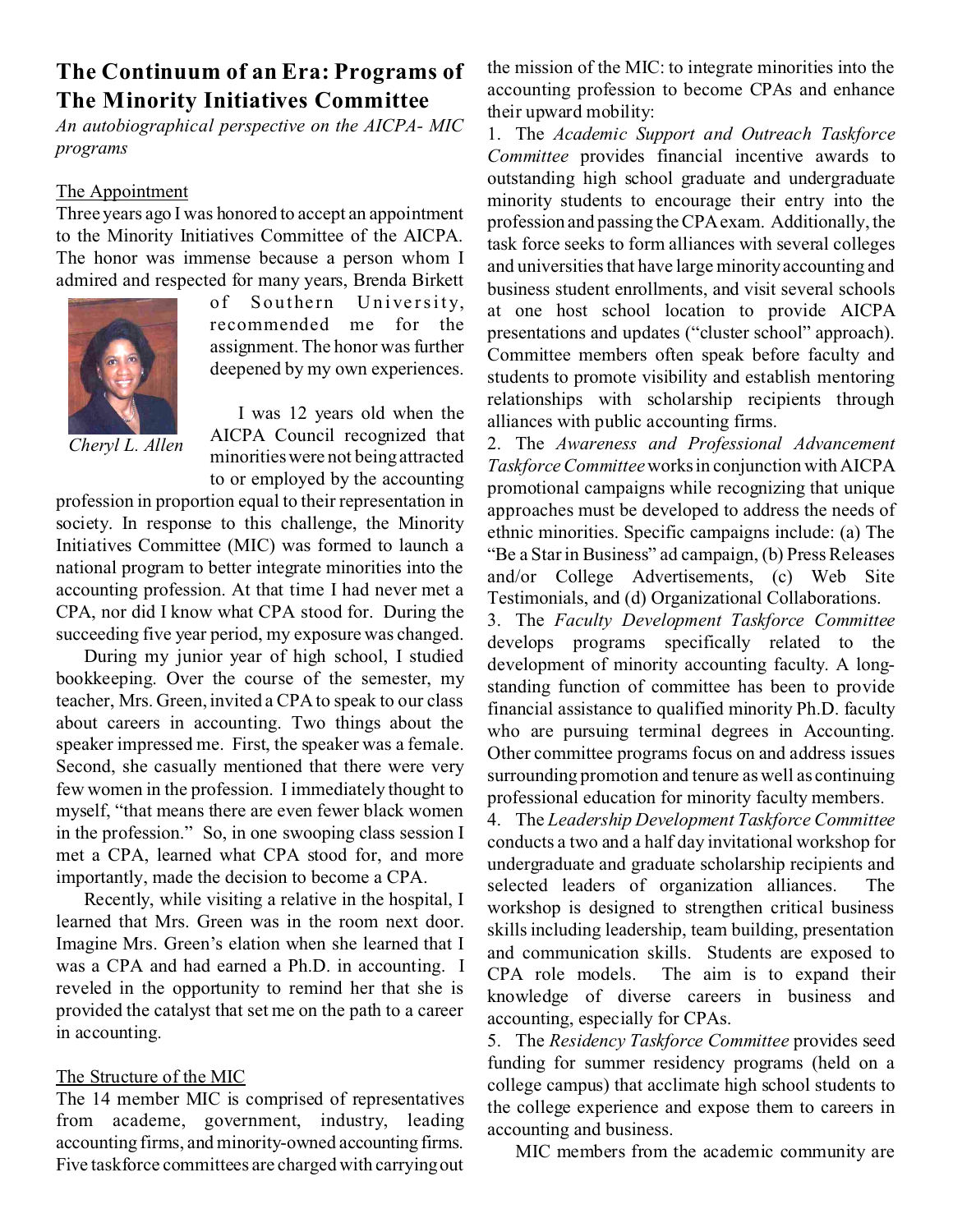usually assigned to the faculty development taskforce committee.

## My First Meeting

Several things stand out about my first MIC meeting; but, none is as pointed as the first items on the agenda of the Faculty Development Taskforce Committee (FDT): the planning or discontinuation of the Faculty Summer Seminar (FSS). The original mission of the FSS was to assist accounting faculty at Historically Black Colleges and Universities (HBCUs) in their teaching, curriculum and professional development efforts. Additionally, significant effort was espoused to encourage the participants to pursue a Ph.D. in accounting. At the time of my appointment, the MIC had sponsored 30 Annual Faculty Summer Seminars. I venomously opposed discontinuing this long-standing program! Before I knew it, I was giving testimony about the personal and professional benefits I had derived during the 12 years I had attended the FSS. To its credit, 33 accounting faculty had earned a Ph.D. in accounting and an additional 22 fellows were in various stages of a doctoral program. Initially, I could not fathom the idea of discontinuing the FSS. In my mind, that would simply be a travesty. It was obvious that I would need some convincing. Six months later, I raised my hand in favor of discontinuing the FSS with the understanding that we would replace it with *viable alternatives*.

## What Convinced Me?

Initially, we postponed the vote for a future meeting. This gave me time to reflect and consult with colleagues and friends about the proposition before me. After that first meeting, I realized that I was in the unique position to reflect on the programs of the MIC from both the perspectives of a student and a faculty member.

As a student, I received the AICPA scholarship in my senior year of college. Many of the early seminars focused on the education of HBCU faculty - by increasing the number of Ph.Ds in the classroom at HBCUs. Thus, my professors and many of the pre-Ph.D. Project accounting faculty benefitted from the financial support of the MIC and from attending the FSS. I later became an AICPA doctoral fellow. I owe a tremendous debt to the FSS for providing the role models to assist me through the doctoral process. I recall a special table designated at each FSS for those faculty who were interested in obtaining a Ph.D. The table was attended by the likes of Ruth Harris, one of the first black women CPAs in the state of Virginia. There, I met Helen Kennedy who completed her Ph.D. at the age of 55. Other notables included Quinton Booker, Joe Boyd, Jean Crawford, and Quiester Craig. These trailblazers had reached the Ph.D. milestone and attended the FSS to encourage and give back to those contemplating this life-changing event. I met my colleagues, the late Henry Efebera, and Cecil Hill at a table at the FSS. Each of us, through the mentoring and financial assistance from the MIC completed the degree requirements for a Ph.D. in accounting. Clearly, the FSS forum afforded us the opportunity to build strong professional and personal relationships. I lamented over whether this would be lost if the program were discontinued.

The challenge before me was to revisit the mission of the taskforce and its application to the new millennium. As this occurred, I recalled the positive results attained since the inception of the FSS. Seventysix percent of the Ph.D. fellowship recipients have earned a Ph.D. in accounting. Indeed, my accounting professor, Dr. Johnnie L. Clark, was the first black woman to receive a Ph.D. in accounting from the University of Georgia with the support of the MIC. Another result is that minority faculty with Ph.D.'s in accounting began to receive and accept opportunities at majority institutions. Further, many HBCUs are seeking or have AACSB accreditation. The implication is that the development needs related to minority faculty have evolved. Accordingly, it is imperative that we expand our programs to ensure the continued growth and development of minority accounting faculty. Growth requires retention. Faculty retention hinges on promotion and tenure. Thus, the viable alternatives must include the research development needs necessary to provide minority accounting faculty with a better chance of being promoted and receiving tenure. This in turn means continuity and stability for our accounting students - the primary focus of all MIC programs. Ultimately, I came to the conclusion that minority accounting faculty no longer needed the separate forum prescribed by the FSS to obtain the needed skills and exposure for their development and success as an accounting academic.

## The Viable Alternatives

"Viable alternatives" is the pivotal term that led to my decision to vote to discontinue the FSS. Thus, when in the following year I was appointed chair of the FDT, I made the personal commitment to keep the term viable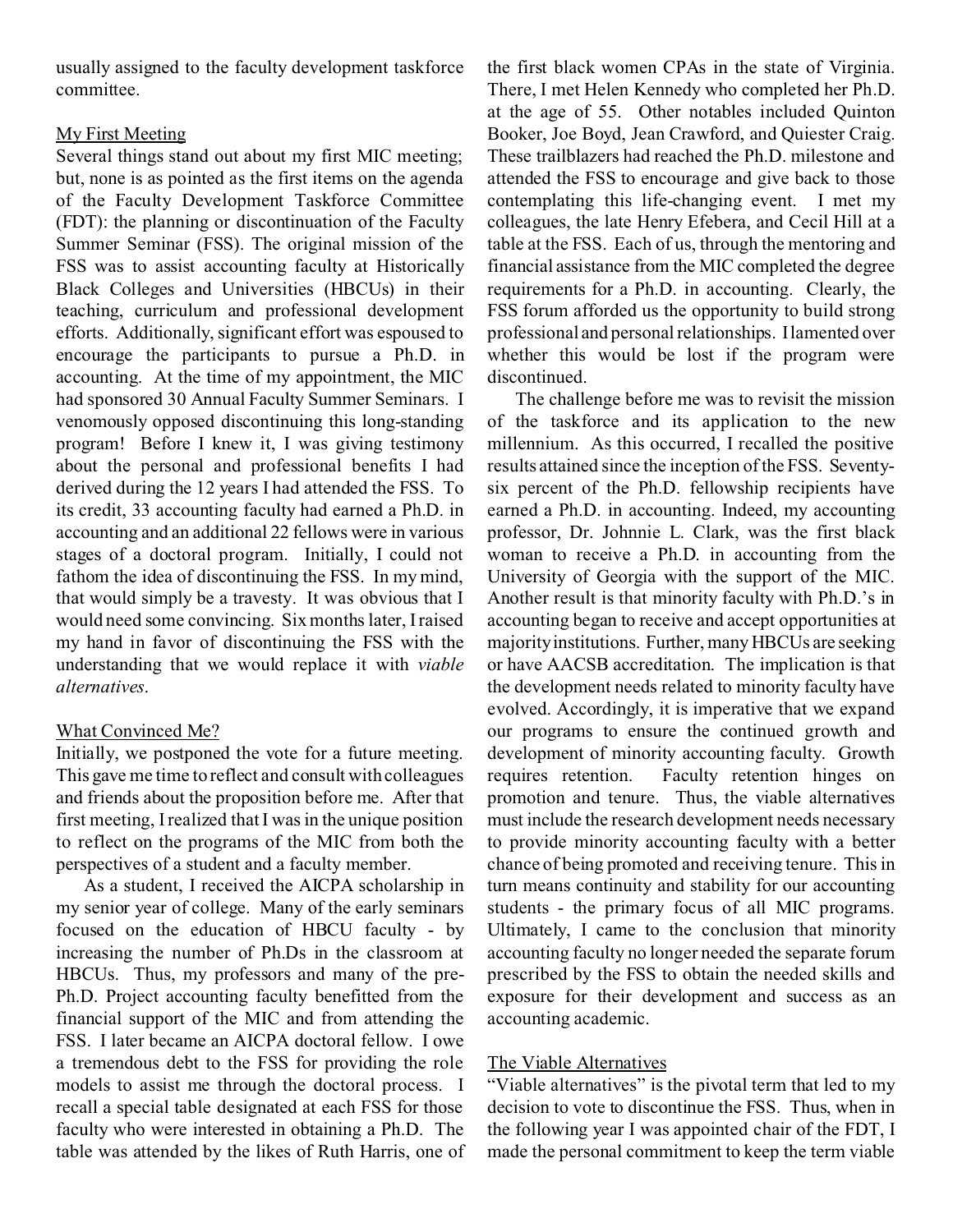in the forefront of any discussion. During my first meeting as chair of the FDT, the committee revisited the mission of the FDT. The committee acknowledged that minority faculty played an important role in preparing minority students for the profession. Further, minority accounting professors with CPAs and earned Ph.D.'s serve as role models who can positively influence the career decisions of a college student. Thus, we resolved to propose faculty development programs that focus on the retention of minority faculty whom are CPAs and have earned the Ph.D. in accounting. We further concluded that the newly proposed Faculty Diversity and Initiatives Section of the AAA provided the necessary link to enable the transition of participants from the FSS to the AAA. Thus, in August 2001, Bea Sanders, chair of the AICPA Foundation and George Willie, chair of the MIC met with the leadership of the American Accounting Association to discuss the committee's desire to direct faculty displaced from the Faculty Summer Seminar to the annual AAA conference, and to express support of the newly proposed minority section of the AAA.

As a consequence, Ida Robinson-Backmon, Co-chair of the AAA Faculty Diversity and Initiatives Section, and I began coordinating the transition. The transition culminated when what was to be the  $32<sup>nd</sup> FSS$  was held in conjunction with the 2002 annual conference of the AAA in San Antonio, Texas. Many of the past FSS participants were invited to be sponsored as AICPA delegates of the AAA. Additionally, former FSS participates and current Ph.D. fellows were sponsored to attend a special CPE session designed to address the research and teaching development needs of minority faculty. This year at the 2003 annual conference in Honolulu, Hawaii, a second group of minority faculty were invited and sponsored as AICPA delegates to the AAA

The other viable alternatives initiated are described below:

**Best Paper Award**: To encourage minority accounting faculty to conduct scholarly research, the committee initiated the Best Paper Award. The committee approved to grant up to four \$500 awards to qualified minority faculty who presented their research at a peer-reviewed conference during the one year period beginning 9/1/01 - 8/31/02.

Congratulations to:

• Ruth W. Epps, Gabriel G. Ramirez and Ronald L. **Stoltzfus** 

• Paquita Y. Davis-Friday and Elizabeth A. Gordon •

Kevin L. James

The submission deadline was September 15, 2003 for papers presented during the period 9/1/02 - 8/31/03.

A **"Cluster School"** approach of the University Outreach Programs: The committee realized that certain key elements of the FSS are lost in the "mainstream transition." Issues specific to HBCU institutions still exist. The cluster school approach brings together selected HBCUs and former participating FSS institutions from the same geographical area with the intent to fill the void left by the FSS. Faculty and students from the selected institutions are invited to a host school location for presentations and interaction with AICPA committee members and staff.

We have conducted "cluster school" presentations hosted by Howard University in Washington, DC and Morehouse College in Atlanta, Georgia.

# Conclusion:

Through the MIC the profession has bolstered some major accomplishments. However, according to recent statistics, plenty of ground remains to be covered. Thus, a naysayer would question the effectiveness of the MIC. However, I submit that the glass that is half empty is also half full. Further, we can measure where we are today relative to 30 years ago when the MIC was first established. However, we can *not* measure where we would be today had the MIC not been established. The MIC programs have been and remain an integral piece to the profession's efforts to attract qualified minority students to the accounting profession.

The MIC must continue to support programs which develop the teaching and research skills of minority accounting faculty to ensure that their accounting programs remain competitive, and provide minority students access to the best and brightest. A caveat to the mission of the Faculty Development Taskforce to encourage Faculty Summer Seminar participants to pursue a Ph.D. in accounting is that minority accounting faculty with Ph.D.'s began to receive and accept opportunities at majority institutions. This phenomenon is seemingly becoming more pervasive. As the pool of minority CPA's with Ph.D.'s grows, the distribution of those choosing HBCU institutions gives me pause for concern. Minority students should not have to attend majority schools to receive exposure to the best and brightest faculty. Thus, it is important for the MIC to continue to support minority faculty and students at HBCUs and other minority granting institutions.

The original intent of this article was not to present